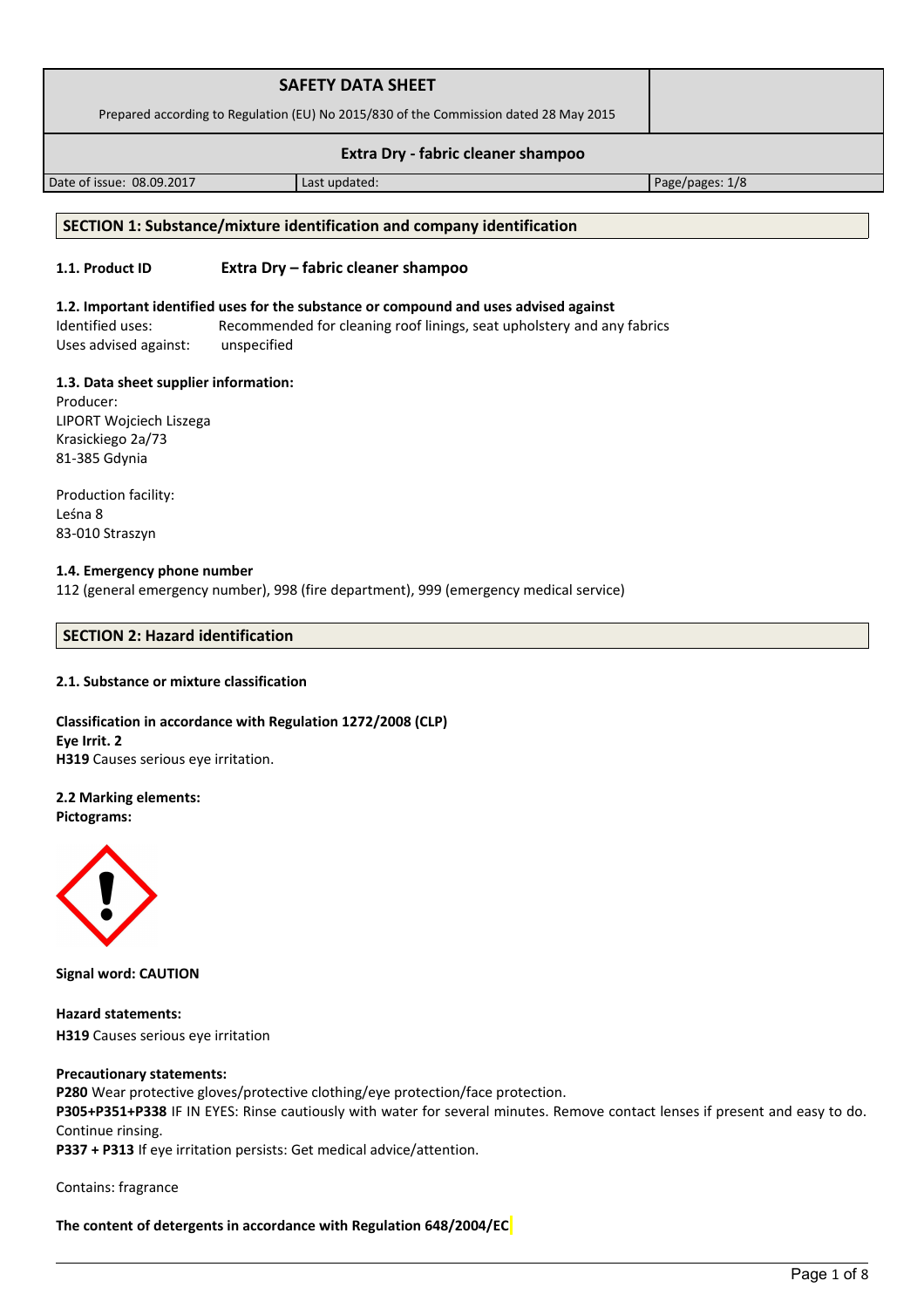| <b>SAFETY DATA SHEET</b><br>Prepared according to Regulation (EU) No 2015/830 of the Commission dated 28 May 2015 |               |                 |  |
|-------------------------------------------------------------------------------------------------------------------|---------------|-----------------|--|
| Extra Dry - fabric cleaner shampoo                                                                                |               |                 |  |
| Date of issue: 08.09.2017                                                                                         | Last updated: | Page/pages: 2/8 |  |

Contains: <5% anionic surfactants

# **2.3 Other hazards:**

No information regarding the meeting of PBT or vPvB criteria in accordance with appendix XIII of the REACH regulation. No appropriate research has been carried out on this product.

# **SECTION 3: Composition/component information**

# **3.1. Substances**

Not applicable

# **3.2. Mixtures**

Dangerous components:

|                                                                                                                                                    |                 | <b>CLP</b> classification                   |                                  |  |
|----------------------------------------------------------------------------------------------------------------------------------------------------|-----------------|---------------------------------------------|----------------------------------|--|
| <b>Product ID</b>                                                                                                                                  | Quantity<br>[%] | <b>Hazard classification</b>                | <b>Hazard statements codes</b>   |  |
| Sodium lauryl sulfate<br>CAS number: 85586-07-8<br>EC number: 287-809-4<br>Index number: -<br>REACH registration number: 01-<br>2119489463-28-XXXX | 2.9             | Acute Tox. 4<br>Skin Irrit. 2<br>Eye Dam. 1 | H <sub>302</sub><br>H315<br>H318 |  |

The full meaning of hazard statements has been given in section 16.

# **SECTION 4: First aid measures**

# **4.1. Description of first aid measures**

# **Routes of exposure:**

Inhalation, ingestion, skin and eye contact.

# **Inhalation:**

Take the affected person out into fresh air. Place in a comfortable position. Ensure peace and protect against heat loss. Provide medical assistance if necessary.

# **Consumption:**

Rinse mouth with water, drink 2-3 cups of water, consult a doctor. Do not induce vomiting. If unconscious do not give anything by mouth.

Transport the affected person to hospital if necessary. Ensure peace, place in a lying position and protect against heat loss.

# **Eye contact:**

Remove any contact lenses if possible.

Flush with plenty of lukewarm water for 10–15 minutes with eyelids wide open. Place the upper eyelid on the lower eyelid from time to time. Cover the eyes with a compress.

Provide ophthalmologist assistance if necessary.

# **Skin contact:**

Take off the contaminated clothes and shoes.

Wash the contaminated skin with plenty of water and then with water containing mild soap.

Seek medical attention if skin irritation persists.

# **4.2. Most important symptoms and effects, both acute and delayed**

No further data available.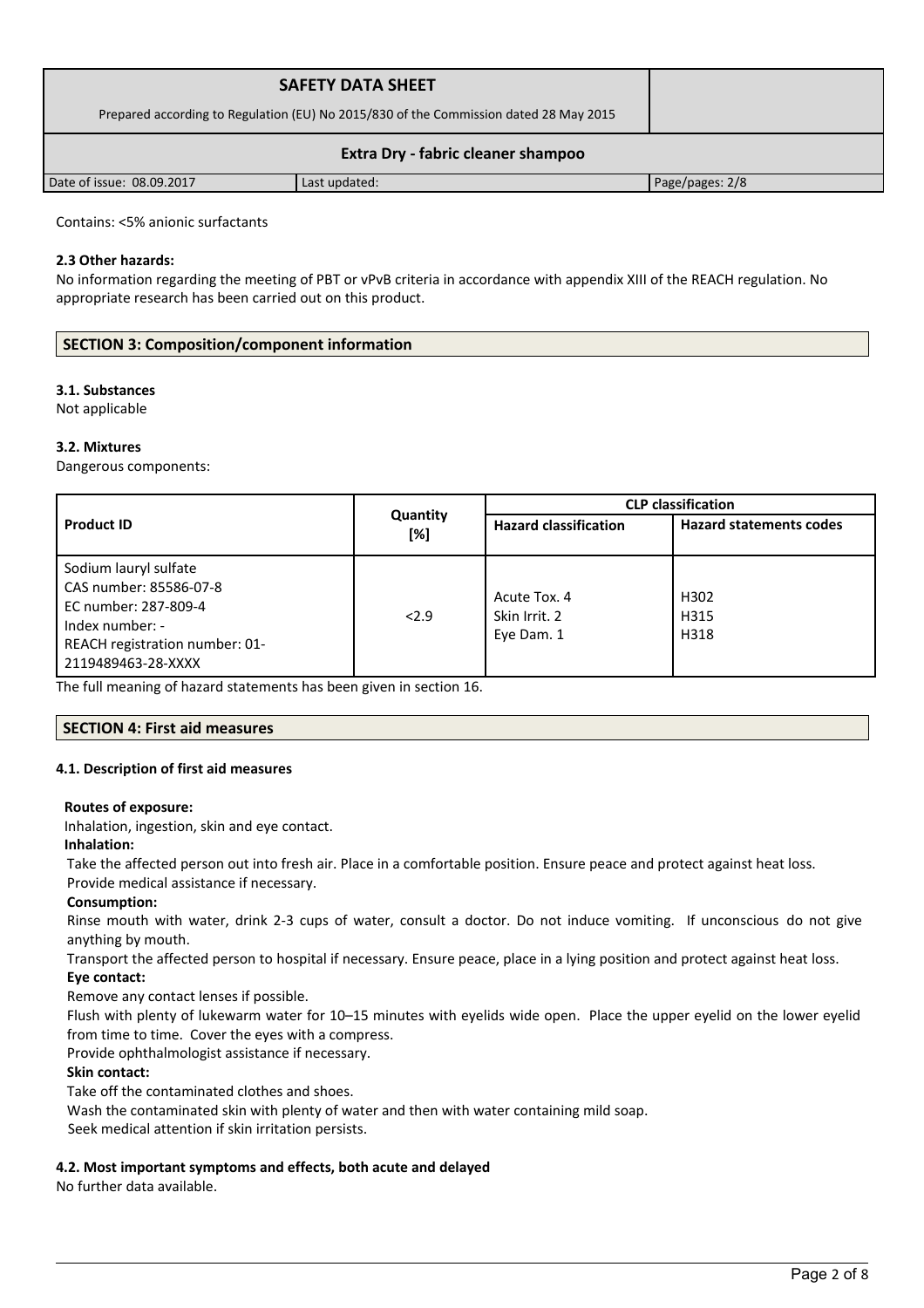| <b>SAFETY DATA SHEET</b><br>Prepared according to Regulation (EU) No 2015/830 of the Commission dated 28 May 2015 |               |                 |  |
|-------------------------------------------------------------------------------------------------------------------|---------------|-----------------|--|
| Extra Dry - fabric cleaner shampoo                                                                                |               |                 |  |
| Date of issue: 08.09.2017                                                                                         | Last updated: | Page/pages: 3/8 |  |

# **4.3. Indication of any immediate medical attention and special treatment needed**

The course of action is decided on by a medical doctor, based on an examination of the person affected.

# **SECTION 5: Fire emergency procedure**

#### **5.1. Extinguishing agents:**

**Suitable extinguishing agents:** alcohol-resistant foam or dry extinguishing agents, carbon dioxide extinguishers, sand, soil, water aerosol. Choose extinguishing agents based on the conditions of the environment. **Unsuitable extinguishing agents:** High volume water jet.

# **5.2. Special threats related to the substance or mixture**

In case of fire, high temperatures cause a release of hazardous decomposition products that contain carbon monoxides.

# **5.3. Information for the fire department**

Spray the containers located in the fire area with water, remove from the hazardous area if possible. In case of a fire in an enclosed environment, use protective clothing and compressed air breathing apparatus. Do not allow the extinguishing agents into ground waters, surface waters, or sewage systems.

# **SECTION 6: Measures regarding accidental release into the environment**

# **6.1. Individual safety measures, protective equipment and emergency procedures**

For persons other than emergency personnel: notify the appropriate authorities of the emergency. Remove any persons not participating in the containment procedures from the contamination area. For emergency personnel: Ensure proper ventilation, use individual safety measures.

# **6.2. Environmental safety measures**

Prevent the contamination from spreading into sewage systems and water reservoirs.

# **6.3. Methods of removing and preventing the spread of contamination:**

Prevent the contamination from spreading and attempt removal using absorptive materials (sand, diatomite, universal absorbent), place the contaminated materials in properly marked containers for subsequent utilization in accordance with the mandatory provisions of the law.

# **6.4. References to other sections**

Product waste disposal – see section 13 of this data sheet. Individual protective measures – see section 8 of this data sheet.

# **SECTION 7: Storage and use of substances and mixtures**

# **7.1. Precautions for safe handling**

**Recommendations for handling the mixture** 

Avoid direct contact with the mixture.

Avoid inhalation.

Prevent from spreading into sewage systems.

# **Apply general provisions of the industrial work hygiene**

Do not eat, drink or smoke when using the product.

Replace the contaminated clothing.

Wash hands thoroughly after handling.

Wash contaminated clothing before reusing.

Wash hands and face before breaks at work.

# **7.2. Safe storage regulations, including any mutual incompatibility information**

Store in a well-ventilated area.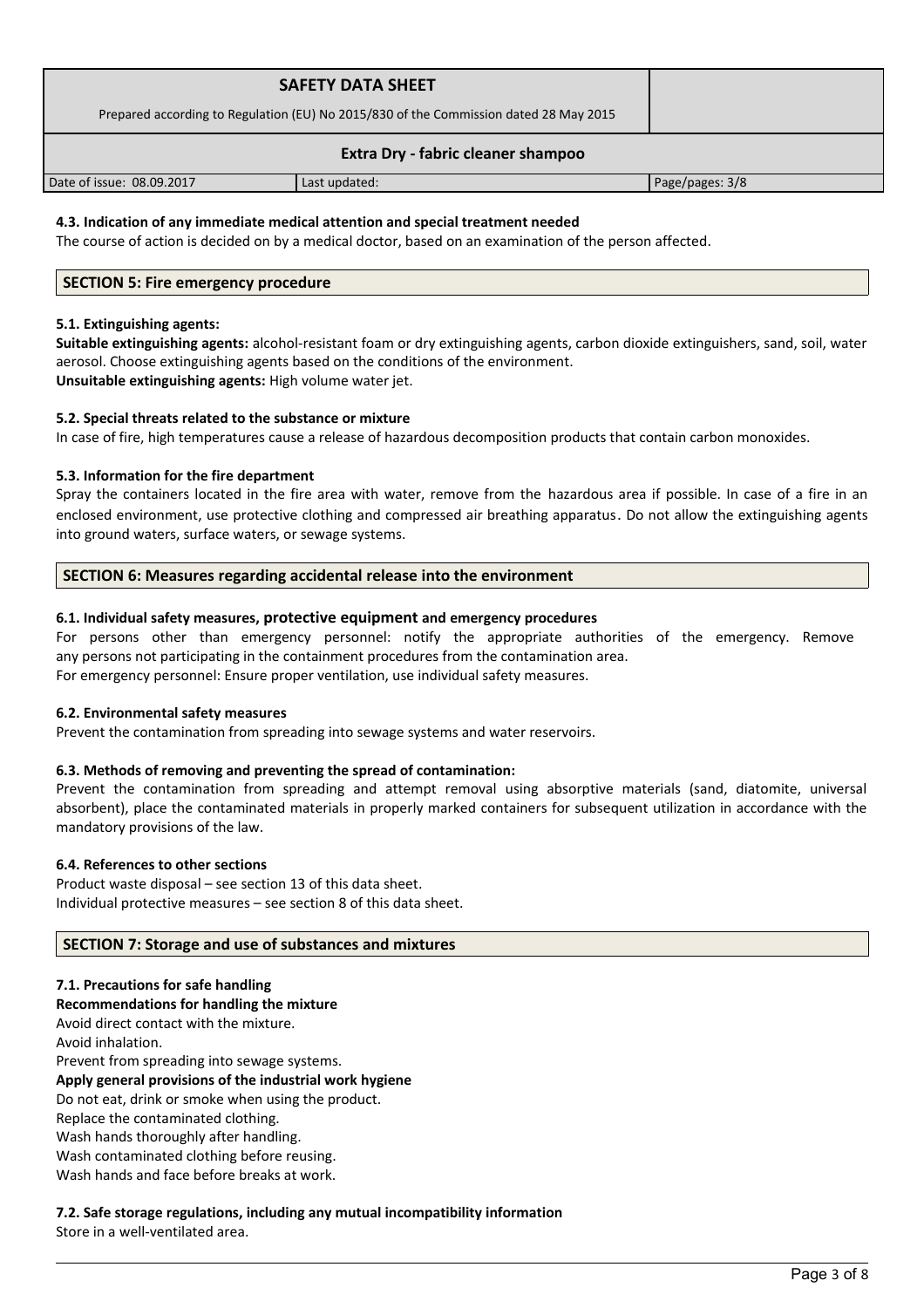| <b>SAFETY DATA SHEET</b>                                                              |               |                 |  |
|---------------------------------------------------------------------------------------|---------------|-----------------|--|
| Prepared according to Regulation (EU) No 2015/830 of the Commission dated 28 May 2015 |               |                 |  |
| Extra Dry - fabric cleaner shampoo                                                    |               |                 |  |
| Date of issue: 08.09.2017                                                             | Last updated: | Page/pages: 4/8 |  |

Keep container tightly closed.

Store in a cool place.

Protect from sunlight and sources of heat.

Do not store with food or animal feeding stuffs.

Always use containers made of materials analogous to the original ones.

Open containers should be handled very carefully so as to prevent spillage.

Do not handle until all safety precautions have been read and understood.

# **7.3. Specific end use(s)**

See section 1.2 of this data sheet.

| SECTION 8: Exposure controls/individual protective measures |
|-------------------------------------------------------------|
|-------------------------------------------------------------|

# **8.1. Control parameters**

#### **The national highest acceptable concentration values in the work environment**

in accordance with the Notice of the Minister of Labor and Social Policy of 6 June 2014 on the highest acceptable concentration and intensity of factors detrimental to health in the work environment (Dz.U. (Journal of Laws) 2014, item 817).

| <b>NAME OF THE SUBSTANCE</b> | ID                       | $NDS$ (mg/m3) | <b>NDSCh</b> (mg/m <sup>3</sup> ) | $N$ DSP (mg/m3) |
|------------------------------|--------------------------|---------------|-----------------------------------|-----------------|
| $\overline{\phantom{0}}$     | $\overline{\phantom{a}}$ |               | $\sim$                            | $- - -$         |

# **8.2. Exposure controls**

**Appropriate technical control measures:** Storage rooms and work stations should be adequately ventilated to keep vapor concentration below the limit value.

# **Appropriate technical control measures**

Storage rooms and work stations should be adequately ventilated to keep vapor concentration below the limit value. **Individual safety measures** 



# **Face and eye protection**

If while using the product splashing may occur – use tight-fitting safety glasses or faceshield screens according to EN 166. **Skin protection** 



# **Hand protection**

Wear protective gloves according to EN 374.

Recommended material: nitrile rubber

When selecting glove materials, consider their breakthrough time, rates of diffusion and degradation.

The protective gloves should be regularly changed or replaced immediately if damaged (torn, perforated), or when first signs of wear and changes in their appearance occur (color, flexibility, shape).

A protective cream should be applied to all uncovered parts of the body.

# *Body protection*

Use protective workwear.

The selection of individual protection measures must be made taking into account the concentration and quantity of the hazardous substance occurring in the work environment.

# **Respiratory tract protection**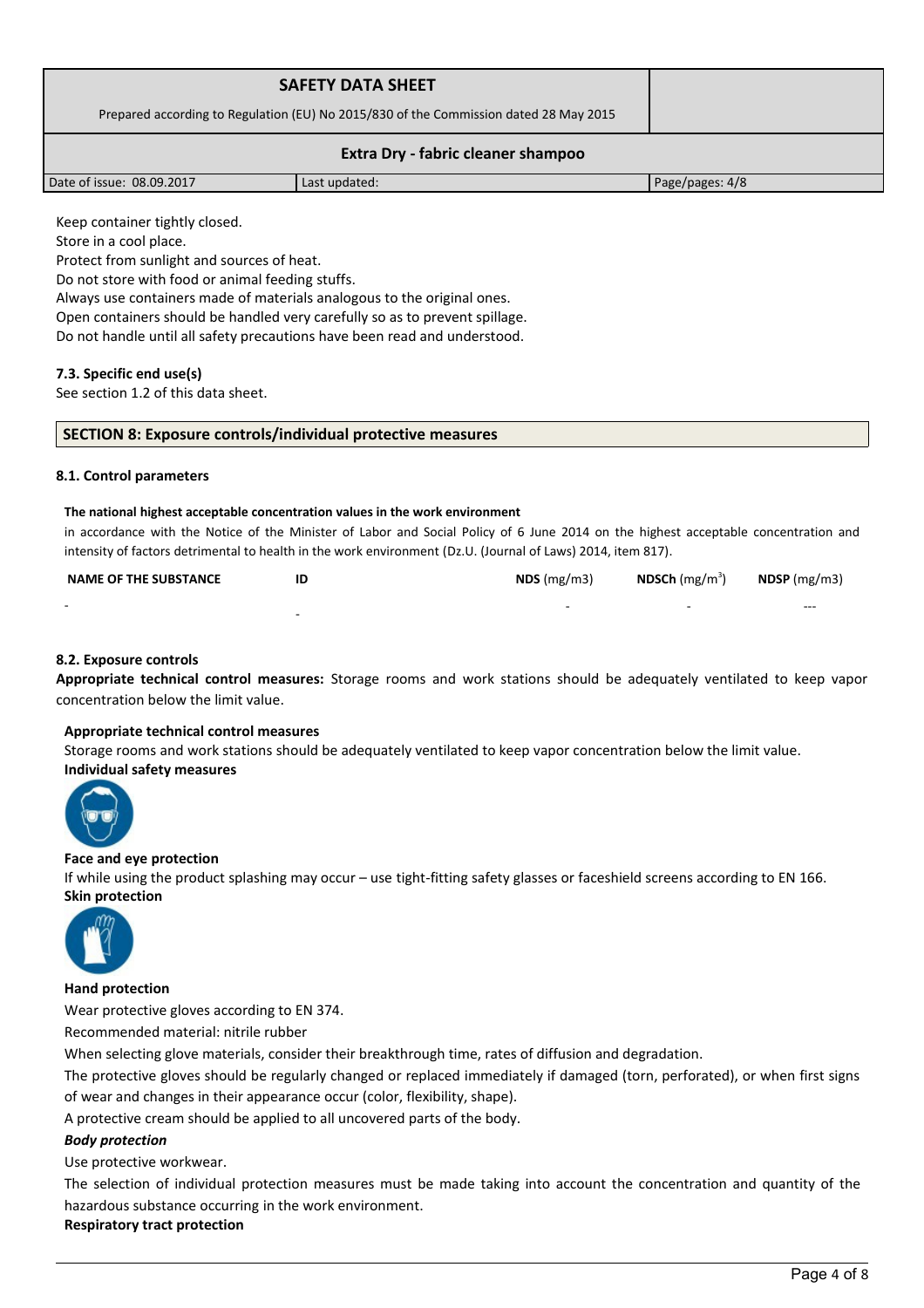| <b>SAFETY DATA SHEET</b>                                                              |               |                 |  |
|---------------------------------------------------------------------------------------|---------------|-----------------|--|
| Prepared according to Regulation (EU) No 2015/830 of the Commission dated 28 May 2015 |               |                 |  |
| Extra Dry - fabric cleaner shampoo                                                    |               |                 |  |
| Date of issue: 08.09.2017                                                             | Last updated: | Page/pages: 5/8 |  |

Not necessary if ventilation is adequate. **Environment exposure controls**  Do not discharge into sewage systems or ground waters. **General safety and hygiene recommendations** Follow good hygiene practice.

# **SECTION 9: Physical and chemical properties**

#### **9.1. Basic physical and chemical property information**

| Appearance:                                   | Under normal conditions: liquid |
|-----------------------------------------------|---------------------------------|
| Color:                                        | White                           |
| Odor:                                         | Fruity                          |
| <b>Odor threshold:</b>                        | Unspecified                     |
| pH:                                           | Unspecified                     |
| Melting point/freezing point:                 | Unspecified                     |
| Initial boiling point and boiling range:      | Unspecified                     |
| Flash point:                                  | Unspecified                     |
| Flammability (solid, gas):                    | Unspecified                     |
| Upper/lower flammability or explosive limits: | Unspecified                     |
| Vapor pressure                                | Unspecified                     |
| Vapor density:                                | Unspecified                     |
| <b>Relative density:</b>                      | Unspecified                     |
| Solubility:                                   | Soluble in water                |
| Partition coefficient: n-octanol/water:       | Unspecified                     |
| Auto-ignition temperature:                    | Unspecified                     |
| Decomposition temperature:                    | Unspecified                     |
| Viscosity:                                    | Unspecified                     |
| <b>Explosive properties:</b>                  | Not applicable                  |
| <b>Oxidizing properties:</b>                  | Not applicable                  |
|                                               |                                 |

# **9.2. Additional information**

No additional analysis results.

# **SECTION 10: Stability and reactivity**

#### **10.1. Reactivity**

The mixture is chemically stable under normal conditions.

#### **10.2. Chemical stability**

The product is stable when properly used, stored and transported.

# **10.3. Potential for hazardous reactions**

No data

# **10.4. Conditions to avoid**

Avoid high temperatures, direct sunlight, hot surfaces and open fire.

# **10.5. Incompatible materials**

Acids, bases, oxidizing agents

# **10.6. Hazardous decomposition products**

Do not occur when used in accordance with its purpose.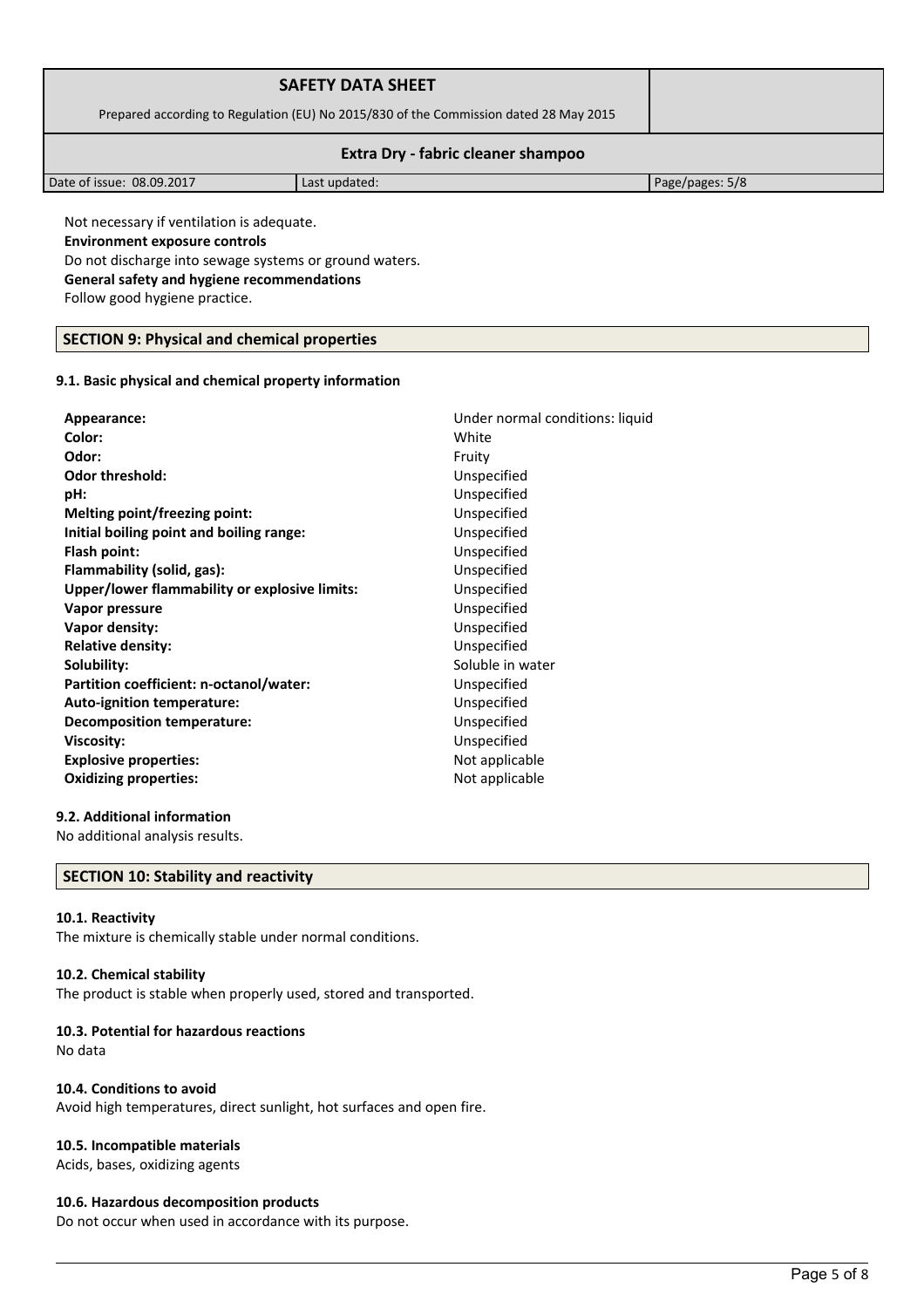| <b>SAFETY DATA SHEET</b>                                                              |               |                 |  |
|---------------------------------------------------------------------------------------|---------------|-----------------|--|
| Prepared according to Regulation (EU) No 2015/830 of the Commission dated 28 May 2015 |               |                 |  |
| Extra Dry - fabric cleaner shampoo                                                    |               |                 |  |
| Date of issue: 08.09.2017                                                             | Last updated: | Page/pages: 6/8 |  |

# **SECTION 11: Toxicological information**

# **11.1. Information regarding toxicological effects**

# **Acute toxicity**

Based on available data, the classification criteria are not met. **Skin corrosion/irritation**

Based on available data, the classification criteria are not met.

**Serious eye injury/irritation**

Causes serious eye irritation.

# **Allergenic influence on respiratory tract or skin**

Based on available data, the classification criteria are not met.

**Mutagenic influence on reproductive cells**

Based on available data, the classification criteria are not met. **Carcinogenicity**

Based on available data, the classification criteria are not met. **Harmful influence on reproductive organs**

Based on available data, the classification criteria are not met.

**Toxic influence on target organs – single exposure**

Based on available data, the classification criteria are not met.

**Toxic influence on target organs – repeated exposure**

Based on available data, the classification criteria are not met.

# **Hazard caused by aspiration**

Based on available data, the classification criteria are not met.

# **SECTION 12: Environmental information**

# **12.1. Toxicity**

The product is not classified as hazardous to the environment.

**12.2. Durability and dissolution potential** No data.

**12.3. Bioaccumulation capacity** No data

**12.4. Soil mobility** No data

**12.5. Results of PBT and vPvB properties evaluation** No data

#### **12.6. Other harmful effects** No data

**SECTION 13: Waste disposal**

# **13.1. Waste disposal methods**

Empty containers should be transported to an authorized company in order to be reprocessed or recycled. Do not store with municipal waste.

Do not discharge into sewage systems, surface waters or wastewater. **Waste code**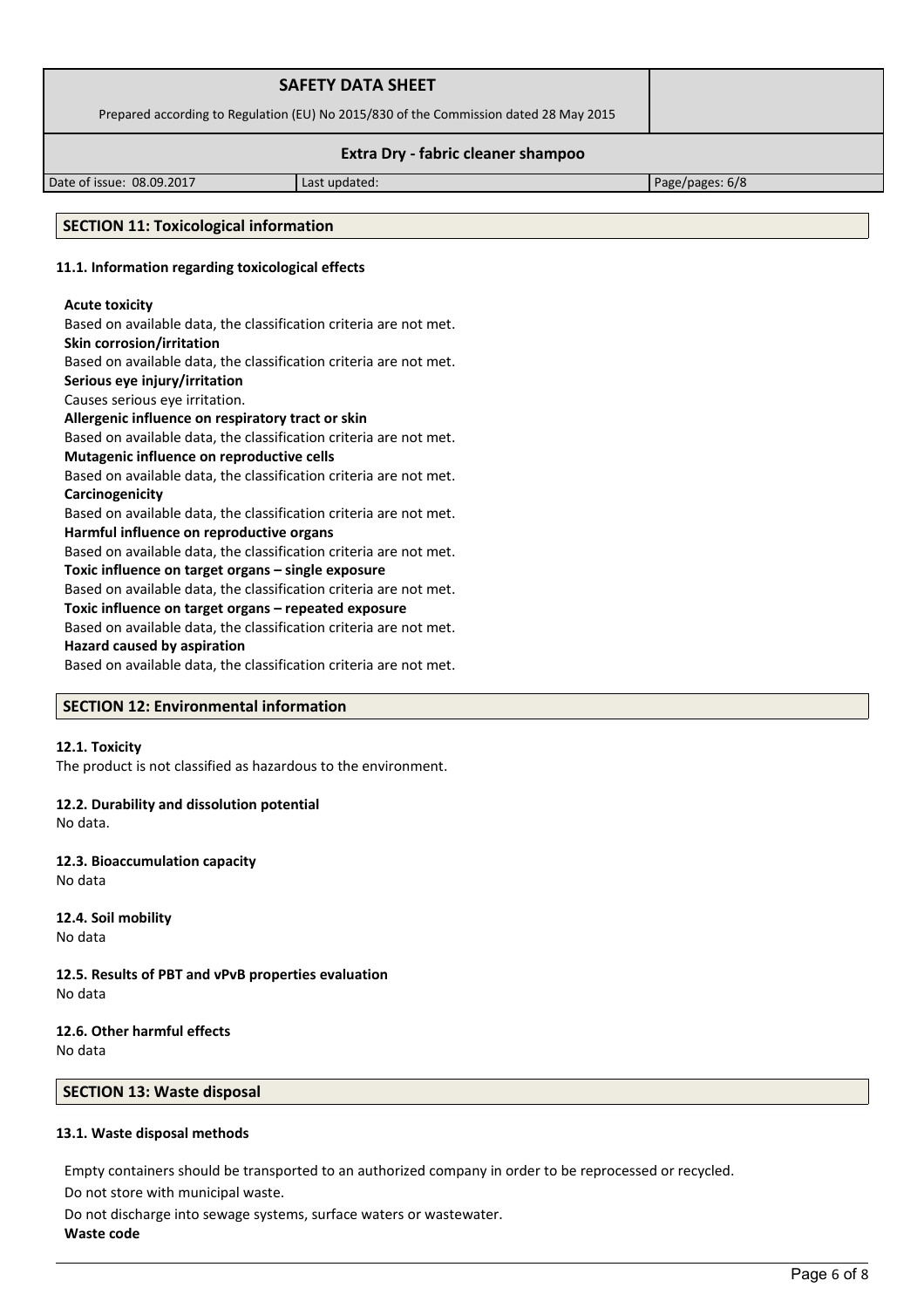| <b>SAFETY DATA SHEET</b><br>Prepared according to Regulation (EU) No 2015/830 of the Commission dated 28 May 2015 |               |                 |  |
|-------------------------------------------------------------------------------------------------------------------|---------------|-----------------|--|
|                                                                                                                   |               |                 |  |
| Extra Dry - fabric cleaner shampoo                                                                                |               |                 |  |
| Date of issue: 08.09.2017                                                                                         | Last updated: | Page/pages: 7/8 |  |

Act of 14 December 2012 on waste (Dz.U. (Journal of Laws) 2013, item 21).

Regulation of the Minister of Environment of 9 September 2014 on the waste catalogue (Dz.U. (Journal of Laws) 2014, item 1923).

The waste code must be assigned individually at the location where the waste is produced, depending on the industry in which it is used.

# **SECTION 14: Transport information**

| 14.1.<br>14.2.<br>14.3. | <b>UN</b> number<br>UN proper shipping name<br>Transport hazard class(es)<br>Warning sticker No. | <b>ADR/RID</b><br>---<br>---<br>--- | <b>IMGD</b><br>---<br>---<br>$---$<br>$---$ | <b>IATA</b><br>$---$<br>$---$<br>$---$ |
|-------------------------|--------------------------------------------------------------------------------------------------|-------------------------------------|---------------------------------------------|----------------------------------------|
| 14.4.                   | Packing group                                                                                    | ---                                 | ---                                         | $---$                                  |
| 14.5.                   | Threat to the environment                                                                        | ---                                 | ---                                         | $---$                                  |
| 14.6.                   | Special precautions for users                                                                    |                                     | Not applicable                              |                                        |
| 14.7.                   | Bulk transport in accordance with the MARPOL<br>convention appendix II and the IBC code          |                                     | Not applicable                              |                                        |

# **SECTION 15: Legal information**

# **15.1. Provisions of the law regarding safety and protection of the environment in relation to the substance or mixture**

# **This safety data sheet has been drawn up based on the following legal acts:**

- 1. Regulation (EC) No 1907/2006 of the European Parliament and of the Council of 18 December 2006 concerning the Registration, Evaluation, Authorization and Restriction of Chemicals (REACH), establishing a European Chemicals Agency, amending Directive 1999/45/EC and repealing Council Regulation (EEC) No 793/93 and Commission Regulation (EC) No 1488/94 as well as Council Directive 76/769/EEC and Commission Directives 91/155/EEC, 93/67/EEC, 93/105/EC and 2000/21/EC.
- 2. Regulation (EC) No 1272/2008 of the European Parliament and of the Council of 16 December 2008 on classification, labeling and packaging of substances and mixtures, amending and repealing Directives 67/548/EEC and 1999/45/EC, and amending Regulation (EC) No 1907/2006. [ATP1, ATP2, ATP3, ATP4, ATP5, ATP6]
- 3. Commission Regulation (EU) 2015/830 of 28 May 2015 amending Regulation (EC) No 1907/2006 of the European Parliament and of the Council on the Registration, Evaluation, Authorization and Restriction of Chemicals (REACH) as corrected (replaces Regulation EC No 453/2015)
- 4. Act of 25 February 2011 on the chemical substances and their mixtures (DZ.U. (Journal of Laws) No 63, item 322 with amendments).
- 5. Regulation of the Minister of Labor and Social Policy of 6 June 2014 on maximum permissible concentration and intensity of agents harmful to health in the work environment (Dz.U. (Journal of Laws) item 817).
- 6. Act of 14 December 2012 on waste (Dz.U. (Journal of Laws) 2013, item 21).
- 7. Regulation of the Minister of Environment of 9 September 2014 on the waste catalogue (Dz.U. (Journal of Laws) 2014, item 1923).
- 8. Classification of dangerous goods according to the European Agreement concerning the International Carriage of Dangerous Goods by Road (ADR).
- 9. Regulation of the Minister of Labor and Social Policy of 26 September 1997 on general provisions of occupational safety and health (Dz.U. (Journal of Laws) 2003 No 169, item 1650 with amendments).
- 10. Regulation of the Minister of Health of 30 December 2004 on occupational health and safety related to the presence of chemical agents in the workplace (Dz.U. (Journal of Laws) 2005 No 11, item 86 with amendments). Regulation of the Minister of Economy of 21 December 2005 on essential requirements for personal protection (Dz.U. (Journal of Laws) No 259, item 2173).